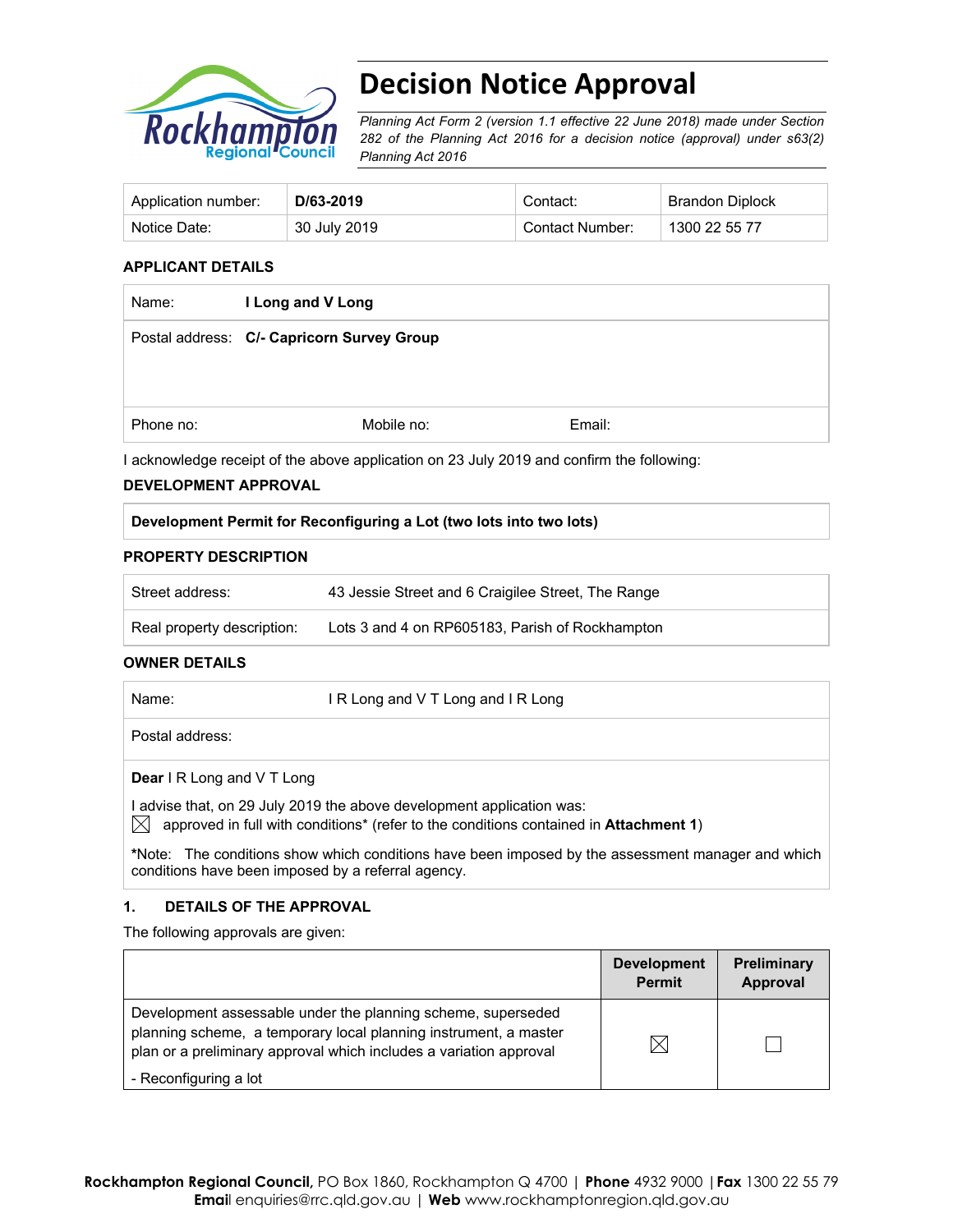# **2. CONDITIONS**

This approval is subject to the conditions in Attachment 1.

#### **3. FURTHER DEVELOPMENT PERMITS REQUIRED NIL**

#### **4. THE APPROVED PLANS**

**The approved development must be completed and maintained generally in accordance with the approved drawings and documents:** 

| Drawing/report title | <b>Prepared by</b>     | <b>Date</b>              | l Reference number | Version/issue |
|----------------------|------------------------|--------------------------|--------------------|---------------|
| Reconfiguration Plan | Capricorn Survey Group | 19 July 2019 7431-01-ROL |                    |               |

#### **5. CURRENCY PERIOD FOR THE APPROVAL (s.85 of the** *Planning Act***)**

The standard currency periods stated in section 85 of *Planning Act 2016* apply to each aspect of development in this approval, if not stated in the conditions of approval attached.

## **6. STATEMENT OF REASONS**

| Description of the<br>development | The proposed development is for Reconfiguring a Lot - (two lots into two<br>lots)                                                                                                                                                                                                                                                                                   |  |  |
|-----------------------------------|---------------------------------------------------------------------------------------------------------------------------------------------------------------------------------------------------------------------------------------------------------------------------------------------------------------------------------------------------------------------|--|--|
| <b>Reasons for Decision</b>       | The proposed use does not compromise the strategic framework in the<br>a)<br>Rockhampton Region Planning Scheme 2015;                                                                                                                                                                                                                                               |  |  |
|                                   | Assessment of the development against the relevant zone purpose,<br>b)<br>planning scheme codes and planning scheme policies demonstrates<br>that the proposed development will not cause significant adverse<br>impacts on the surrounding natural environment, built environment and<br>infrastructure, community facilities, or local character and amenity; and |  |  |
|                                   | The proposed development does not compromise the relevant State<br>C)<br>Planning Policy.                                                                                                                                                                                                                                                                           |  |  |
| <b>Assessment Benchmarks</b>      | The proposed development was assessed against the following<br>assessment benchmarks:                                                                                                                                                                                                                                                                               |  |  |
|                                   | Low Density Residential Zone Code;<br>$\bullet$                                                                                                                                                                                                                                                                                                                     |  |  |
|                                   | Reconfiguring a Lot Code;<br>٠                                                                                                                                                                                                                                                                                                                                      |  |  |
|                                   | Access, Parking and Transport Code;                                                                                                                                                                                                                                                                                                                                 |  |  |
|                                   | Filling and Excavation Code;<br>٠                                                                                                                                                                                                                                                                                                                                   |  |  |
|                                   | Landscape Code;<br>$\bullet$                                                                                                                                                                                                                                                                                                                                        |  |  |
|                                   | Reconfiguring a Lot Code;<br>$\bullet$                                                                                                                                                                                                                                                                                                                              |  |  |
|                                   | Stormwater Management Code; and<br>٠                                                                                                                                                                                                                                                                                                                                |  |  |
|                                   | Water and Sewer Code.                                                                                                                                                                                                                                                                                                                                               |  |  |
| <b>Matters prescribed by</b>      | The State Planning Policy - Part E;<br>$\bullet$                                                                                                                                                                                                                                                                                                                    |  |  |
| regulation                        | The Central Queensland Regional Plan;<br>$\bullet$                                                                                                                                                                                                                                                                                                                  |  |  |
|                                   | The Rockhampton Region Planning Scheme 2015; and<br>$\bullet$                                                                                                                                                                                                                                                                                                       |  |  |
|                                   | The common material, being the material submitted with the<br>application.                                                                                                                                                                                                                                                                                          |  |  |

#### **7. APPEAL RIGHTS**

The rights of an applicant to appeal to a tribunal or the Planning and Environment Court against a decision about a development application are set out in chapter 6, part 1 of the *Planning Act 2016*. There may also be a right to make an application for a declaration by a tribunal (see chapter 6, part 2 of the *Planning Act 2016).*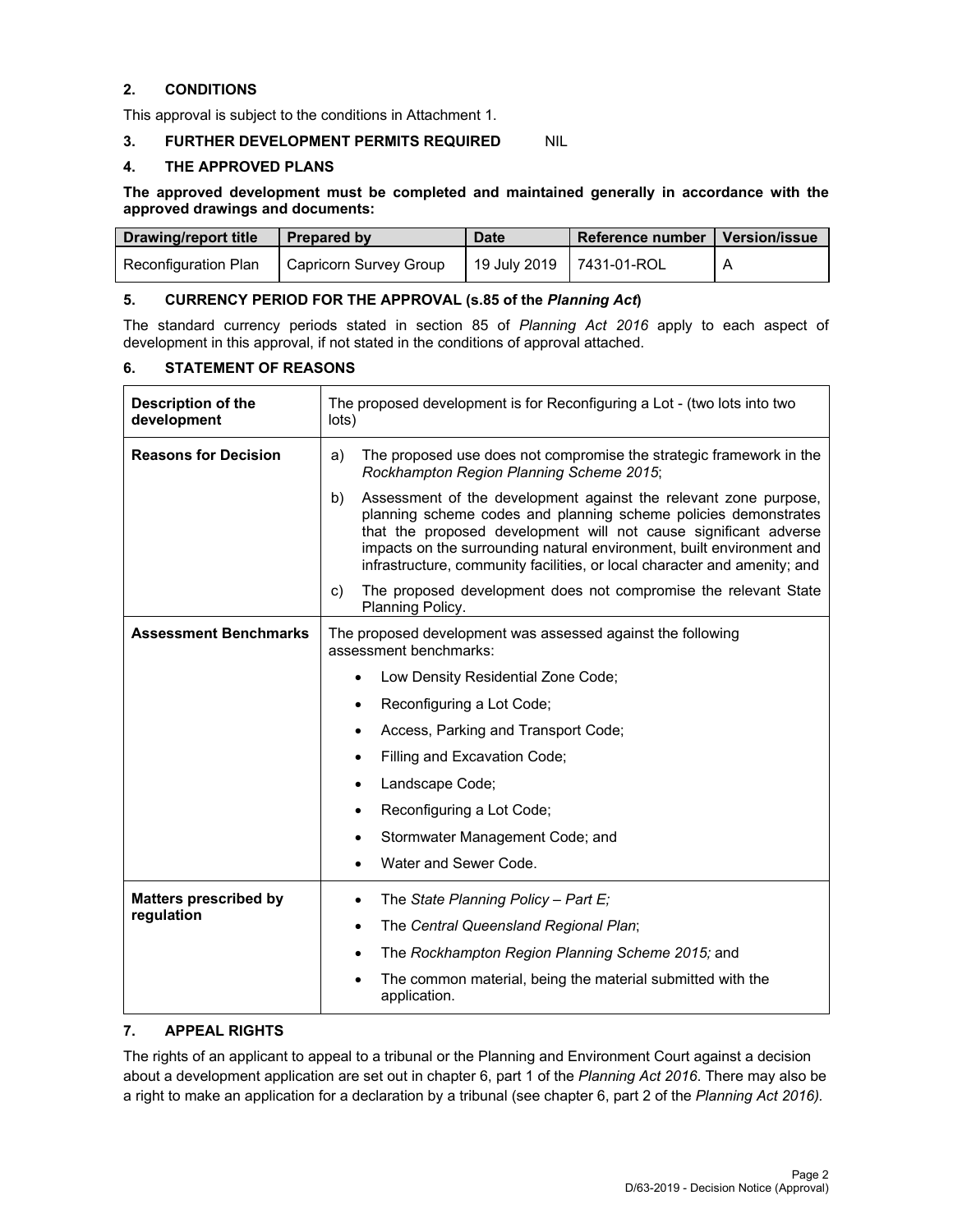#### *Appeal by an applicant*

An applicant for a development application may appeal to the Planning and Environment Court against the following:

- the refusal of all or part of the development application
- a provision of the development approval
- the decision to give a preliminary approval when a development permit was applied for
- a deemed refusal of the development application.

An applicant may also have a right to appeal to the Development tribunal. For more information, see schedule 1 of the *Planning Act 2016*.

The timeframes for starting an appeal in the Planning and Environment Court are set out in section 229 of the *Planning Act 2016*.

**Attachment 2** is an extract from the *Planning Act 2016* that sets out the applicant's appeal rights and the appeal rights of a submitter.

#### **8. WHEN THE DEVELOPMENT APPROVAL TAKES EFFECT**

This development approval takes effect:

From the time the decision notice is given – if there is no submitter and the applicant does not appeal the decision to the court.

Or

When the submitter's appeal period ends  $-$  if there is a submitter and the applicant does not appeal the decision to the court.

Or

Subject to the decision of the court, when the appeal is finally decided  $-$  if an appeal is made to the court.

#### **9. ASSESSMENT MANAGER**

| Name: | Amanda O'Mara<br><b>ACTING COORDINATOR</b> | Signature: | Date: 30 July 2019 |
|-------|--------------------------------------------|------------|--------------------|
|       | <b>DEVELOPMENT ASSESSMENT</b>              |            |                    |

#### **Attachment 1 – Conditions of the approval**

*Part 1* **–** *Conditions imposed by the assessment manager [Note: where a condition is imposed about infrastructure under Chapter 4 of the Planning Act 2016, the relevant provision of the Act under which this condition was imposed must be specified.]*

#### **Attachment 2—Extract on appeal rights**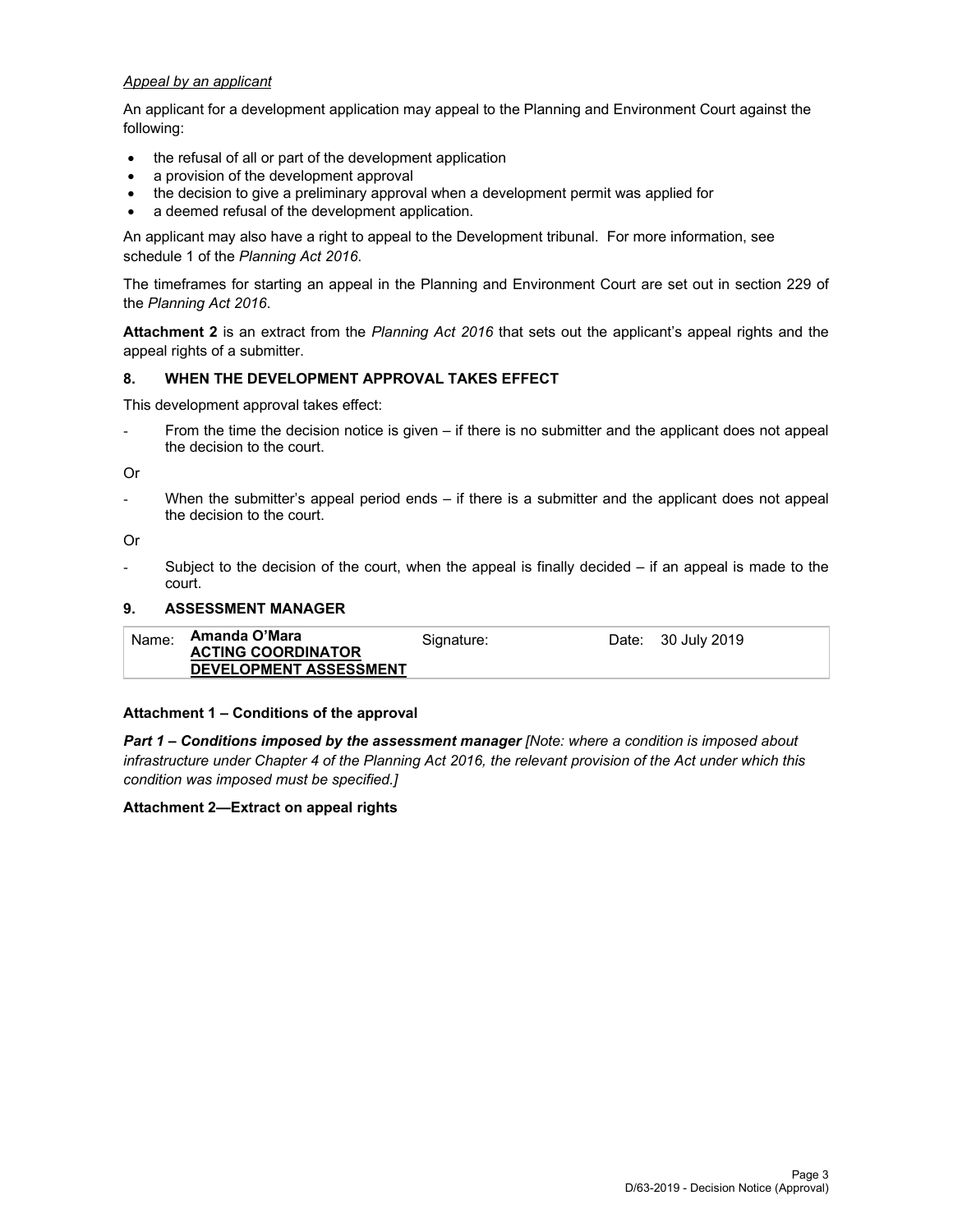

# **Attachment 1 – Part 1 Rockhampton Regional Council Conditions**

*Planning Act 2016* 

- 1.0 ADMINISTRATION
- 1.1 The Developer and his employee, agent, contractor or invitee is responsible for ensuring compliance with the conditions of this development approval.
- 1.2 Where these Conditions refer to "Council" in relation to requiring Council to approve or to be satisfied as to any matter, or conferring on the Council a function, power or discretion, that role may be fulfilled in whole or in part by a delegate appointed for that purpose by the Council.
- 1.3 All conditions, works, or requirements of this development approval must be undertaken and completed:
	- 1.3.1 to Council's satisfaction;
	- 1.3.2 at no cost to Council; and
	- 1.3.3 prior to the issue of the Survey Plan Approval Certificate,

unless otherwise stated.

- 1.4 All works must be designed, constructed and maintained in accordance with the relevant Council policies, guidelines and standards, unless otherwise stated.
- 1.5 All engineering drawings/specifications, design and construction works must be in accordance with the requirements of the relevant *Australian Standards* and must be approved, supervised and certified by a Registered Professional Engineer of Queensland.

#### 2.0 APPROVED PLANS AND DOCUMENTS

2.1 The approved development must be completed and maintained generally in accordance with the approved plans and documents, except where amended by any condition of this development approval:

| Drawing/report title | <b>Prepared by</b>        | <b>Date</b>  | Reference number | <b>Version/issue</b> |
|----------------------|---------------------------|--------------|------------------|----------------------|
| Reconfiguration Plan | Capricorn<br>Survey Group | 19 July 2019 | 7431-01-ROL      |                      |

2.2 Where there is any conflict between the conditions of this development approval and the details shown on the approved plans and documents, the conditions of this development approval must prevail.

#### 3.0 PLUMBING AND DRAINAGE WORKS

- 3.1 Alteration, disconnection or relocation of internal plumbing and sanitary drainage works associated with the existing building must be in accordance with regulated work under the *Plumbing and Drainage Act* and Council's Plumbing and Drainage Policies.
- 3.2 Internal Plumbing and Sanitary Drainage of all the existing buildings located within proposed Lots 3 and 4 must be contained within the lot it serves.

# 4.0 ASSET MANAGEMENT

- 4.1 Any alteration necessary to electricity, telephone, water mains, sewerage mains, and/or public utility installations resulting from the development or in connection with the development, must be undertaken and completed at no cost to Council.
- 4.2 Any damage to existing stormwater, water supply and sewerage infrastructure, kerb and channel, pathway or roadway (including removal of concrete slurry from public land and Council infrastructure), that occurs while any works are being carried out in association with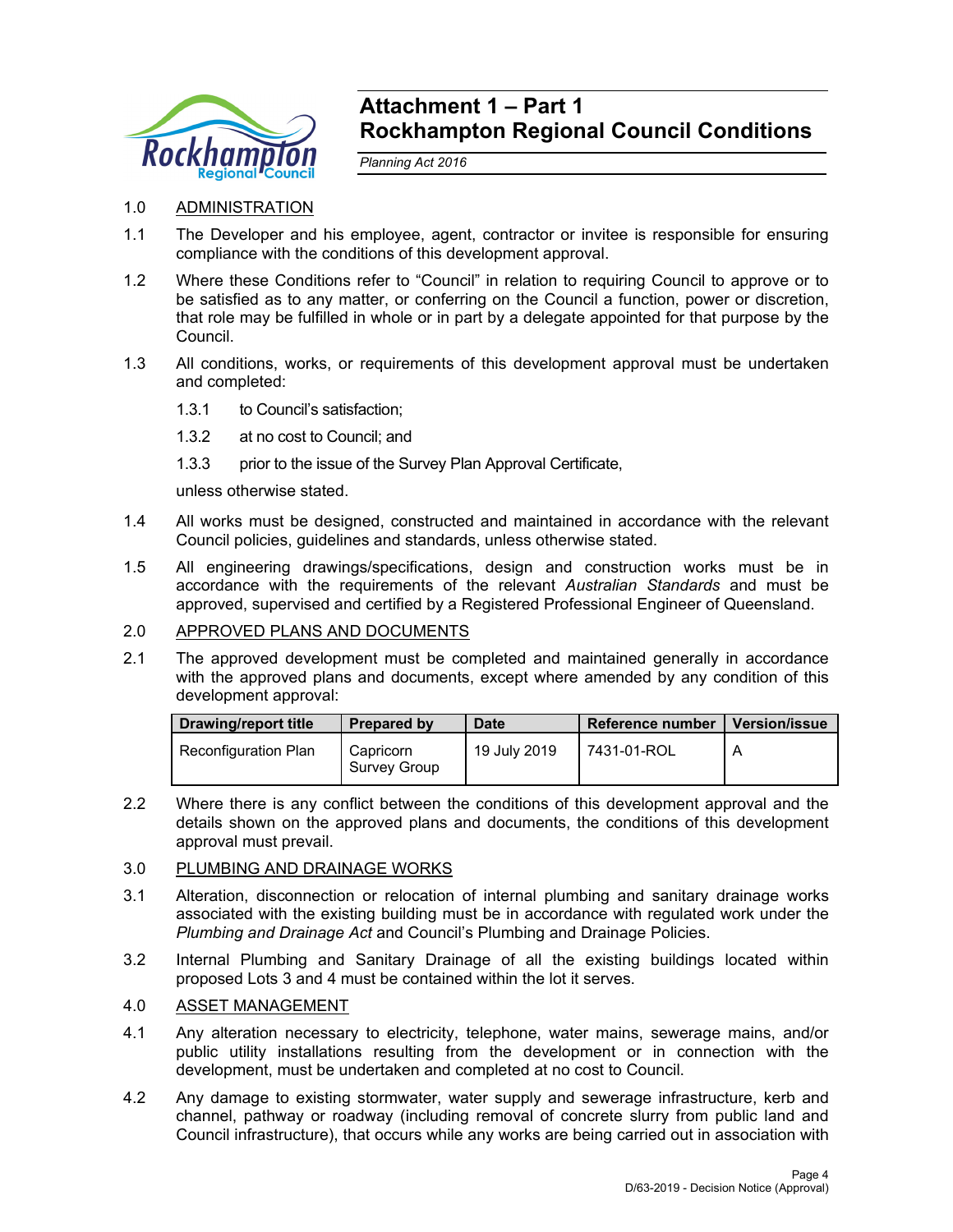this development approval must be repaired at full cost to the developer. This includes the reinstatement of any existing traffic signs or pavement markings that may have been removed or damaged.

## ADVISORY NOTES

## NOTE 1. Aboriginal Cultural Heritage

It is advised that under section 23 of the *Aboriginal Cultural Heritage Act 2003*, a person who carries out an activity must take all reasonable and practicable measures to ensure the activity does not harm Aboriginal cultural heritage (the "cultural heritage duty of care"). Maximum penalties for breaching the duty of care are listed in the Aboriginal cultural heritage legislation. The information on Aboriginal cultural heritage is available on the Department of Aboriginal and Torres Strait Islander Partnerships website www.datsip.qld.gov.au.

#### NOTE 2. Asbestos Removal

Any demolition and/or removal works involving asbestos materials must be undertaken in accordance with the requirements of the *Work Health and Safety Act 2011* and *Public Health Act 2005*.

## NOTE 3. General Safety Of Public During Construction

The *Work Health and Safety Act 2011* and *Manual of Uniform Traffic Control Devices* must be complied with in carrying out any construction works, and to ensure safe traffic control and safe public access in respect of works being constructed on a road.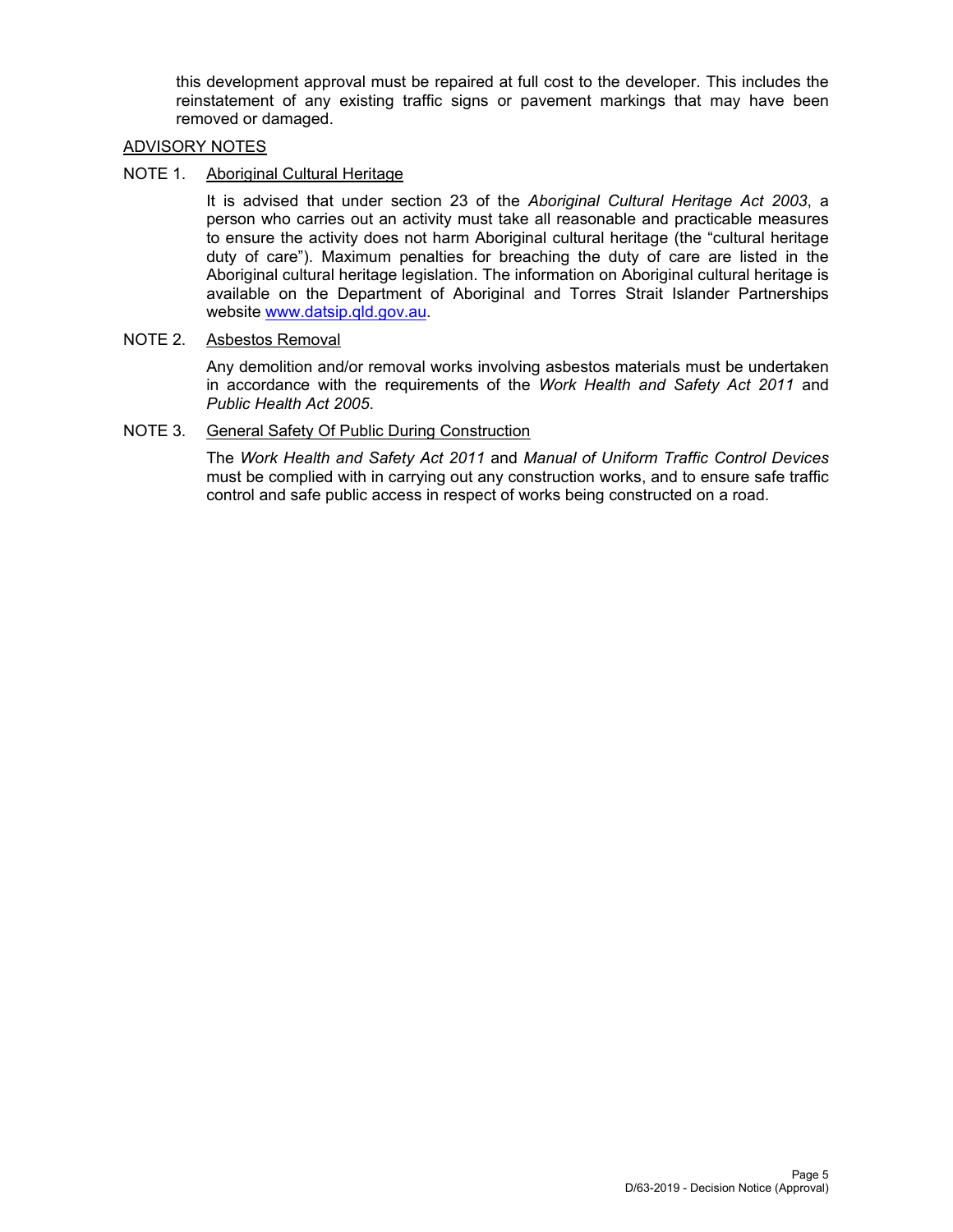

# **Attachment 2 - Appeal Rights**

*PLANNING ACT 2016*

The following is an extract from the *Planning Act 2016 (Chapter 6)*

#### *Appeal rights*

#### *229 Appeals to tribunal or P&E Court*

- (1) Schedule 1 states—
	- (a) matters that may be appealed to— (i) either a tribunal or the P&E Court; or (ii) only a tribunal; or (iii) only the P&E Court; and
	- (b) the person—
		- (i) who may appeal a matter (the **appellant**); and
		- (ii) who is a respondent in an appeal of the matter; and (iii) who is a co-respondent in an appeal of the matter; and
		- (iv) who may elect to be a co-respondent in an appeal of the matter.
- (2) An appellant may start an appeal within the appeal period.
- (3) The **appeal period** is—
	- (a) for an appeal by a building advisory agency—10 business days after a decision notice for the decision is given to the agency or
	- (b) for an appeal against a deemed refusal—at any time after the deemed refusal happens; or
	- (c) for an appeal against a decision of the Minister, under chapter 7, part 4, to register premises or to renew the registration of premises—20 business days after a notice is published under section 269(3)(a) or (4); or
	- (d) for an appeal against an infrastructure charges notice— 20 business days after the infrastructure charges notice is given to the person; or
	- (e) for an appeal about a deemed approval of a development application for which a decision notice has not been given—30 business days after the applicant gives the deemed approval notice to the assessment manager; or
	- (f) for any other appeal—20 business days after a notice of the decision for the matter, including an enforcement notice, is given to the person.

#### Note—

See the P&E Court Act for the court's power to extend the appeal period.

- (4) Each respondent and co-respondent for an appeal may be heard in the appeal.
- (5) If an appeal is only about a referral agency's response, the assessment manager may apply to the tribunal or P&E Court to withdraw from the appeal.
- (6) To remove any doubt, it is declared that an appeal against an infrastructure charges notice must not be about— (a) the adopted charge itself; or
	- (b) for a decision about an offset or refund—
		- (i) the establishment cost of trunk infrastructure identified in a LGIP; or
		- (ii) the cost of infrastructure decided using the method
	- included in the local government's charges resolution.

#### **230 Notice of appeal**

- (1) An appellant starts an appeal by lodging, with the registrar of the tribunal or P&E Court, a notice of appeal that— (a) is in the approved form; and
	- (b) succinctly states the grounds of the appeal.
- (2) The notice of appeal must be accompanied by the required fee.
- (3) The appellant or, for an appeal to a tribunal, the registrar must, within the service period, give a copy of the notice of appeal to—
- (a) the respondent for the appeal; and
- (b) each co-respondent for the appeal; and
- (c) for an appeal about a development application under schedule 1, table 1, item 1—each principal submitter for the development application; and
- (d) for an appeal about a change application under schedule 1, table 1, item 2—each principal submitter for the change application; and
- (e) each person who may elect to become a co-respondent for the appeal, other than an eligible submitter who is not a principal submitter in an appeal under paragraph (c) or (d); and
- (f) for an appeal to the P&E Court—the chief executive; and
- (g) for an appeal to a tribunal under another Act—any other person who the registrar considers appropriate.
- (4) The **service period** is—
	- (a) if a submitter or advice agency started the appeal in the P&E Court-2 business days after the appeal is started; or
	- (b) otherwise—10 business days after the appeal is started.
- (5) A notice of appeal given to a person who may elect to be a co-respondent must state the effect of subsection
- (6) A person elects to be a co-respondent by filing a notice of election, in the approved form, within 10 business days
	- after the notice of appeal is given to the person*.*
- **231 Other appeals**
- (1) Subject to this chapter, schedule 1 and the P&E Court Act, unless the Supreme Court decides a decision or other matter under this Act is affected by jurisdictional error, the decision or matter is non-appealable.
- (2) The Judicial Review Act 1991, part 5 applies to the decision or matter to the extent it is affected by jurisdictional error.
- (3) A person who, but for subsection (1) could have made an application under the Judicial Review Act 1991 in relation to the decision or matter, may apply under part 4 of that Act for a statement of reasons in relation to the decision or matter.
- (4) In this section— **decision** includes—
	- (a) conduct engaged in for the purpose of making a decision; and
	- (b) other conduct that relates to the making of a decision; and
	- (c) the making of a decision or the failure to make a decision; and
	- (d) a purported decision; and
	- (e) a deemed refusal.

**non-appealable**, for a decision or matter, means the decision or matter—

- (a) is final and conclusive; and
- (b) may not be challenged, appealed against, reviewed, quashed, set aside or called into question in any other way under the Judicial Review Act 1991 or otherwise, whether by the Supreme Court, another court, a tribunal or another entity; and
- (c) is not subject to any declaratory, injunctive or other order of the Supreme Court, another court, a tribunal or another entity on any ground.

#### **232 Rules of the P&E Court**

- (1) A person who is appealing to the P&E Court must comply with the rules of the court that apply to the appeal.
- (2) However, the P&E Court may hear and decide an appeal even if the person has not complied with rules of the P&E Court.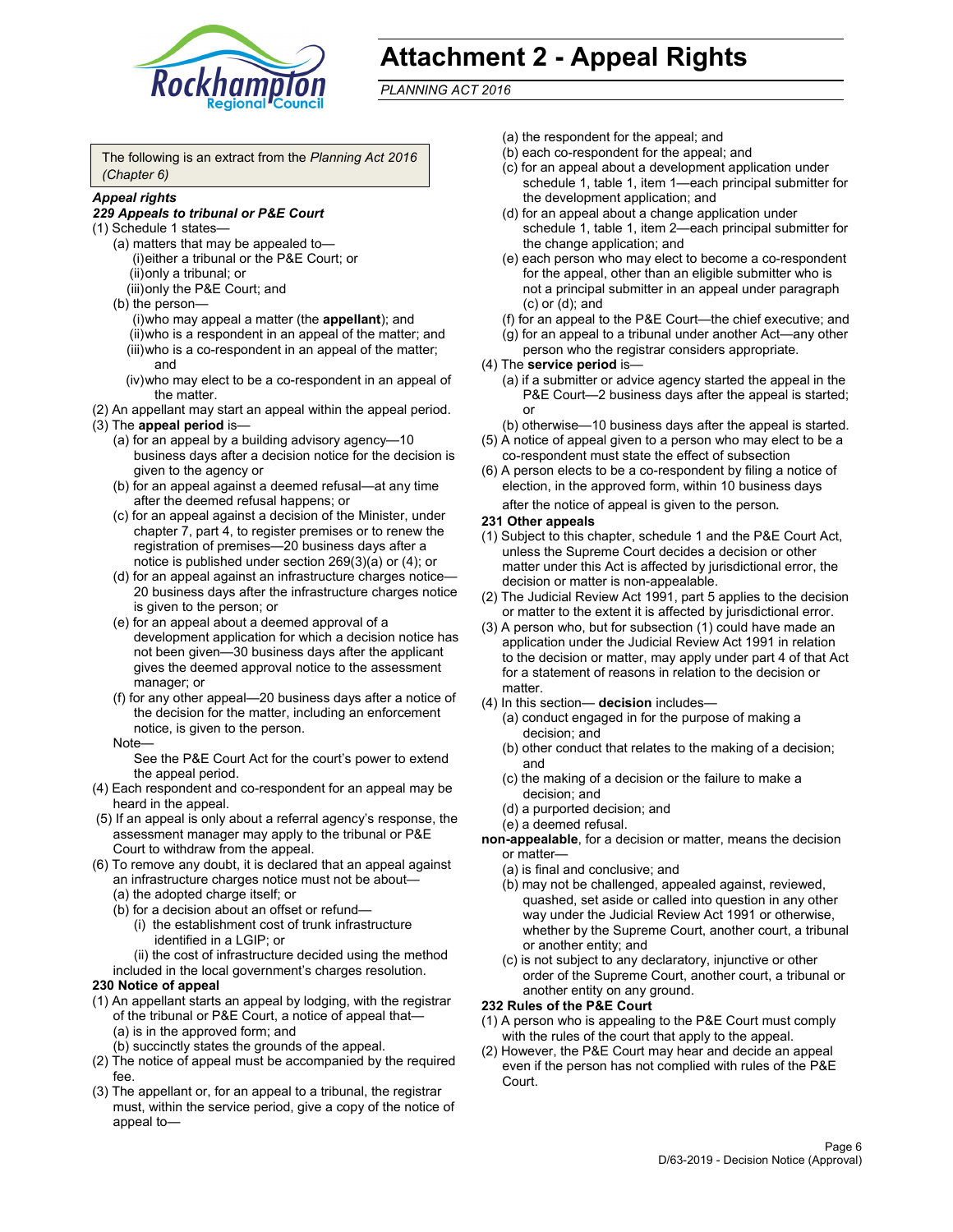

# **Appeal Rights**

*PLANNING ACT 2016*

# **Schedule 1**

# **Appeals section 229**

#### **1 Appeal rights and parties to appeals**

- (1) Table 1 states the matters that may be appealed to—(a) the P&E court; or (b) a tribunal.
- (2) However, table 1 applies to a tribunal only if the matter involves—
	- (a) the refusal, or deemed refusal of a development application, for—
	- (i) a material change of use for a classified building; or
	- (ii) operational work associated with building work, a retaining wall, or a tennis court; or
	- (b) a provision of a development approval for—
	- (i) a material change of use for a classified building; or
- (ii) operational work associated with building work, a retaining wall, or a tennis court; or
	- (c) if a development permit was applied for—the decision to give a preliminary approval for— (i) a material change of use for a classified building; or
	- (ii) operational work associated with building work, a retaining wall, or a tennis court; or
	- (d) a development condition if—
		- (i) the development approval is only for a material change of use that involves the use of a building classified under the Building Code as a class 2 building; and
		- (ii) the building is, or is proposed to be, not more than 3 storeys; and
		- (iii) the proposed development is for not more than 60 sole-occupancy units; or
	- (e) a decision for, or a deemed refusal of, an extension application for a development approval that is only for a material change of use of a classified building; or
	- (f) a decision for, or a deemed refusal of, a change application for a development approval that is only for a material change of use of a classified building; or
	- (g) a matter under this Act, to the extent the matter relates to—
		- (i) the Building Act, other than a matter under that Act that may or must be decided by the Queensland Building and Construction Commission; or
		- (ii) the Plumbing and Drainage Act, part 4 or 5; or
	- (h) a decision to give an enforcement notice in relation to a matter under paragraphs (a) to (g); or
	- (i) a decision to give an infrastructure charges notice; or
	- (j) the refusal, or deemed refusal, of a conversion application; or
	- (k) a matter that, under another Act, may be appealed to the tribunal; or
	- (l) a matter prescribed by regulation.
- (3) Also, table 1 does not apply to a tribunal if the matter
	- involves—
		- (a) for a matter in subsection  $(2)(a)$  to  $(d)$ 
			- (i) a development approval for which the development application required impact assessment; and
			- (ii) a development approval in relation to which the assessment manager received a properly made submission for the development application; or
	- (b) a provision of a development approval about the identification or inclusion, under a variation approval, of a matter for the development.
- (4) Table 2 states the matters that may be appealed only to the P&E Court.
- (5) Table 3 states the matters that may be appealed only to the tribunal.
- (6) In each table—
	- (a) column 1 states the appellant in the appeal; and
	- (b) column 2 states the respondent in the appeal; and
	- (c) column 3 states the co-respondent (if any) in the appeal; and
	- (d) column 4 states the co-respondents by election (if any) in the appeal.
- (7) If the chief executive receives a notice of appeal under section 230(3)(f), the chief executive may elect to be a corespondent in the appeal.

| Table 1<br>Appeals to the P&E Court and, for certain matters, to a tribunal                                      |                                                                                                                                |                                                                                          |                                                       |  |  |  |
|------------------------------------------------------------------------------------------------------------------|--------------------------------------------------------------------------------------------------------------------------------|------------------------------------------------------------------------------------------|-------------------------------------------------------|--|--|--|
| 1. Development applications<br>An appeal may be made against-<br>(c) a provision of the development approval; or | (a) the refusal of all or part of the development application; or<br>(b) the deemed refusal of the development application; or | (d) if a development permit was applied for—the decision to give a preliminary approval. |                                                       |  |  |  |
| Column 1                                                                                                         | Column <sub>3</sub><br>Column <sub>2</sub><br>Column <sub>4</sub>                                                              |                                                                                          |                                                       |  |  |  |
| Appellant                                                                                                        | Co-respondent<br>Co-respondent by election<br>Respondent                                                                       |                                                                                          |                                                       |  |  |  |
|                                                                                                                  | $($ if any $)$<br>$($ if any $)$                                                                                               |                                                                                          |                                                       |  |  |  |
| The applicant                                                                                                    | The assessment<br>manager                                                                                                      | If the appeal is about<br>a concurrence                                                  | 1 A concurrence agency that is<br>not a co-respondent |  |  |  |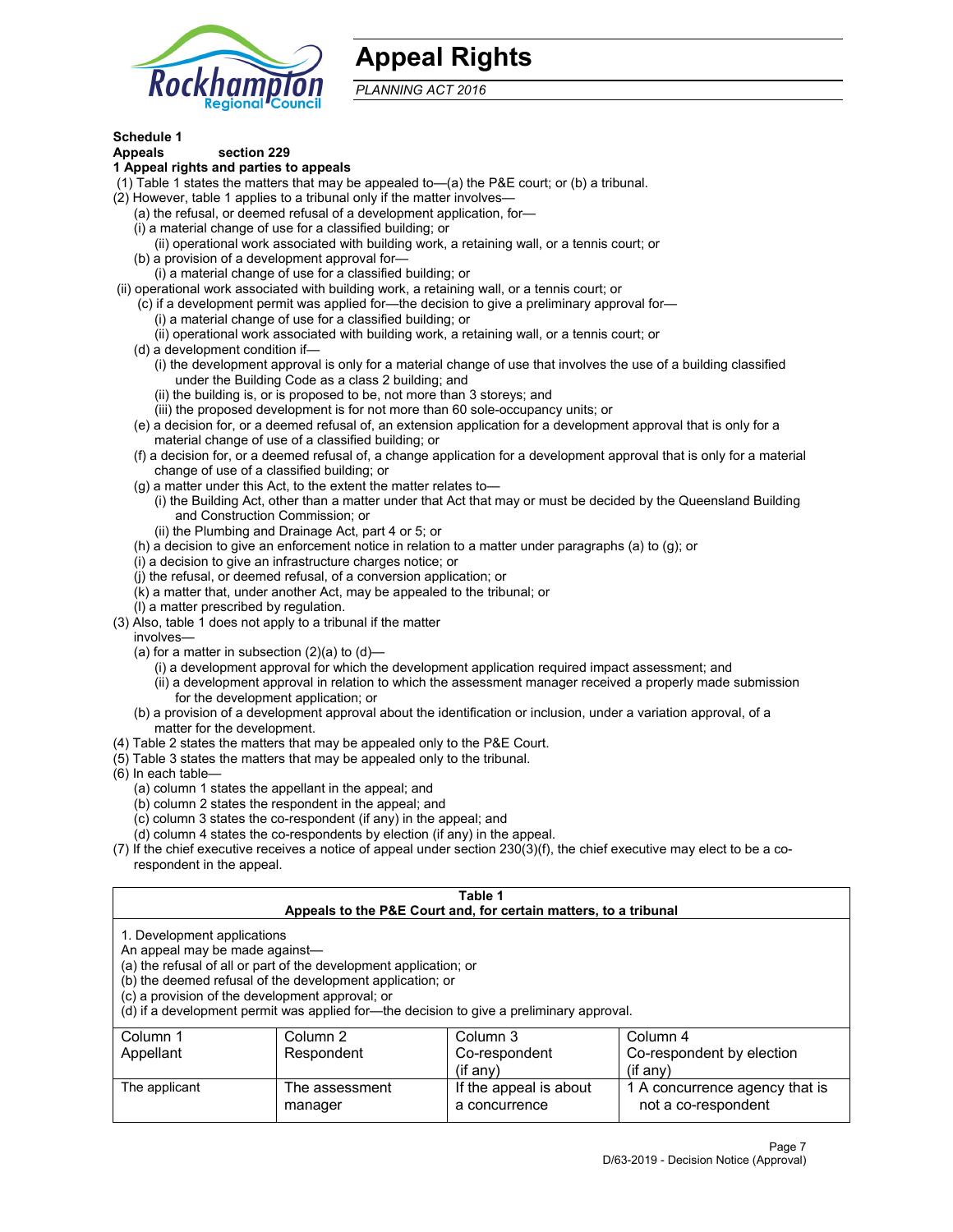| Table 1<br>Appeals to the P&E Court and, for certain matters, to a tribunal                                                                                                                             |                                                                                                                               |                                                                 |                                                                                                                                                                                                                                                                                                                                                 |  |
|---------------------------------------------------------------------------------------------------------------------------------------------------------------------------------------------------------|-------------------------------------------------------------------------------------------------------------------------------|-----------------------------------------------------------------|-------------------------------------------------------------------------------------------------------------------------------------------------------------------------------------------------------------------------------------------------------------------------------------------------------------------------------------------------|--|
| 2. Change applications<br>An appeal may be made against-<br>(b) a deemed refusal of a change application.                                                                                               |                                                                                                                               | agency's referral<br>response-the<br>concurrence agency         | 2 If a chosen Assessment<br>manager is the respondent-<br>the prescribed assessment<br>manager<br>3 Any eligible advice agency for<br>the application<br>4 Any eligible submitter for the<br>application<br>(a) a responsible entity's decision for a change application, other than a decision made by the P&E court; or                       |  |
| Column 1<br>Appellant                                                                                                                                                                                   | Column <sub>2</sub><br>Respondent                                                                                             | Column 3<br>Co-respondent<br>(if any)                           | Column 4<br>Co-respondent by election<br>(if any)                                                                                                                                                                                                                                                                                               |  |
| 1 The applicant<br>2 If the responsible<br>entity is the<br>assessment<br>manager-an<br>affected entity that<br>gave a pre-request<br>notice or response<br>notice                                      | The responsible<br>entity                                                                                                     | If an affected entity<br>starts the appeal-the<br>applicant     | 1 A concurrence agency for the<br>development application<br>2 If a chosen assessment<br>manager is the respondent-<br>the prescribed assessment<br>manager<br>3 A private certifier for the<br>development application<br>4 Any eligible advice agency for<br>the change application<br>5 Any eligible submitter for the<br>change application |  |
| 3. Extension applications<br>An appeal may be made against-                                                                                                                                             | (a) the assessment manager's decision about an extension application; or<br>(b) a deemed refusal of an extension application. |                                                                 |                                                                                                                                                                                                                                                                                                                                                 |  |
| Column 1<br>Appellant                                                                                                                                                                                   | Column <sub>2</sub><br>Respondent                                                                                             | Column 3<br>Co-respondent<br>(if any)                           | Column 4<br>Co-respondent by election<br>(if any)                                                                                                                                                                                                                                                                                               |  |
| 1 The applicant<br>1<br>For a matter other<br>2<br>than a deemed<br>refusal of an<br>extension<br>application $-$ a<br>concurrence<br>agency, other than<br>the chief executive,<br>for the application | The assessment<br>manager                                                                                                     | If a concurrence<br>agency starts the<br>appeal - the applicant | If a chosen assessment<br>manager is the respondent - the<br>prescribed assessment manager                                                                                                                                                                                                                                                      |  |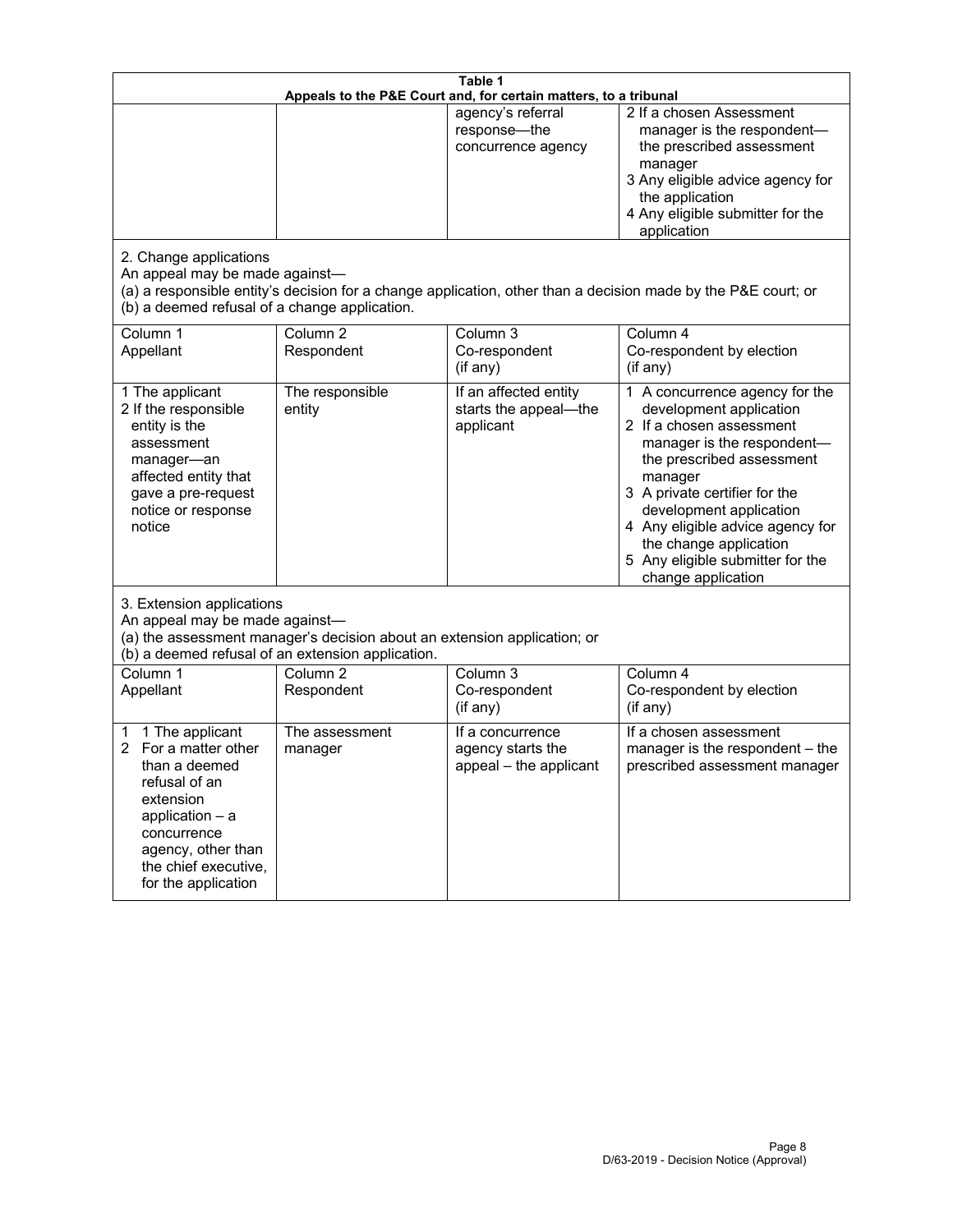#### **Table 1 Appeals to the P&E Court and, for certain matters, to a tribunal**

4. Infrastructure charges notices

An appeal may be made against an infrastructure charges notice on 1 or more of the following grounds

- a) The notice involved an error relating to
	- (i) The application of the relevant adopted charge; or

Examples of errors in applying an adopted charge –

- The incorrect application of gross floor area for a non-residential development
- Applying an incorrect 'use category', under a regulation, to the development
	- (i) The working out of extra demands, for section 120; or
	- (ii) An offset or refund; or
- b) The was no decision about an offset or refund; or
- c) If the infrastructure charges notice states a refund will be given the timing for giving the refund; or
- d) The amount of the charge is so unreasonable that no reasonable relevant local government could have imposed the amount.

| Column 1<br>Appellant                                    | Column 2<br>Respondent                                                    | Column 3<br>Co-respondent<br>$($ if any $)$ | Column 4<br>Co-respondent by election<br>$($ if any $)$ |
|----------------------------------------------------------|---------------------------------------------------------------------------|---------------------------------------------|---------------------------------------------------------|
| The person given the<br>Infrastructure charges<br>notice | The local government<br>that gave the<br>infrastructure charges<br>notice |                                             |                                                         |

5. Conversion applications

An appeal may be made against—

(a) the refusal of a conversion application; or

(b) a deemed refusal of a conversion application.

| Column 1      | Column 2                | Column 3       | Column 4                  |  |
|---------------|-------------------------|----------------|---------------------------|--|
| Appellant     | Respondent              | Co-respondent  | Co-respondent by election |  |
|               |                         | $($ if any $)$ | $($ if any $)$            |  |
|               |                         |                |                           |  |
| The applicant | The local government    |                |                           |  |
|               | to which the conversion |                |                           |  |
|               | application was made    |                |                           |  |

6. Enforcement notices

An appeal may be made against the decision to give an enforcement notice.

| Column 1<br>Appellant                      | Column 2<br>Respondent       | Column 3<br>Co-respondent<br>(if any) | Column 4<br>Co-respondent by election<br>$($ if any $)$                                                                                                                    |
|--------------------------------------------|------------------------------|---------------------------------------|----------------------------------------------------------------------------------------------------------------------------------------------------------------------------|
| The person given the<br>enforcement notice | The enforcement<br>authority |                                       | If the enforcement authority is<br>not the local government for<br>the premises in relation to which<br>the offence is alleged to have<br>happened-the local<br>government |

| Table 2<br>Appeals to the P&E Court only                                                                                                                                                                                                         |                                                           |                                        |                                                    |  |
|--------------------------------------------------------------------------------------------------------------------------------------------------------------------------------------------------------------------------------------------------|-----------------------------------------------------------|----------------------------------------|----------------------------------------------------|--|
| 1. Appeals from tribunal<br>An appeal may be made against a decision of a tribunal, other than a decision under<br>section 252, on the ground of-<br>(a) an error or mistake in law on the part of the tribunal; or<br>(b) jurisdictional error. |                                                           |                                        |                                                    |  |
| Column 1<br>Appellant                                                                                                                                                                                                                            | Column 2<br>Respondent                                    | Column 3<br>Co-respondent<br>(i f any) | Column 4<br>Co-respondent by election<br>(i f any) |  |
| A party to the<br>proceedings for the<br>decision                                                                                                                                                                                                | The other party to the<br>proceedings for the<br>decision | ۰                                      |                                                    |  |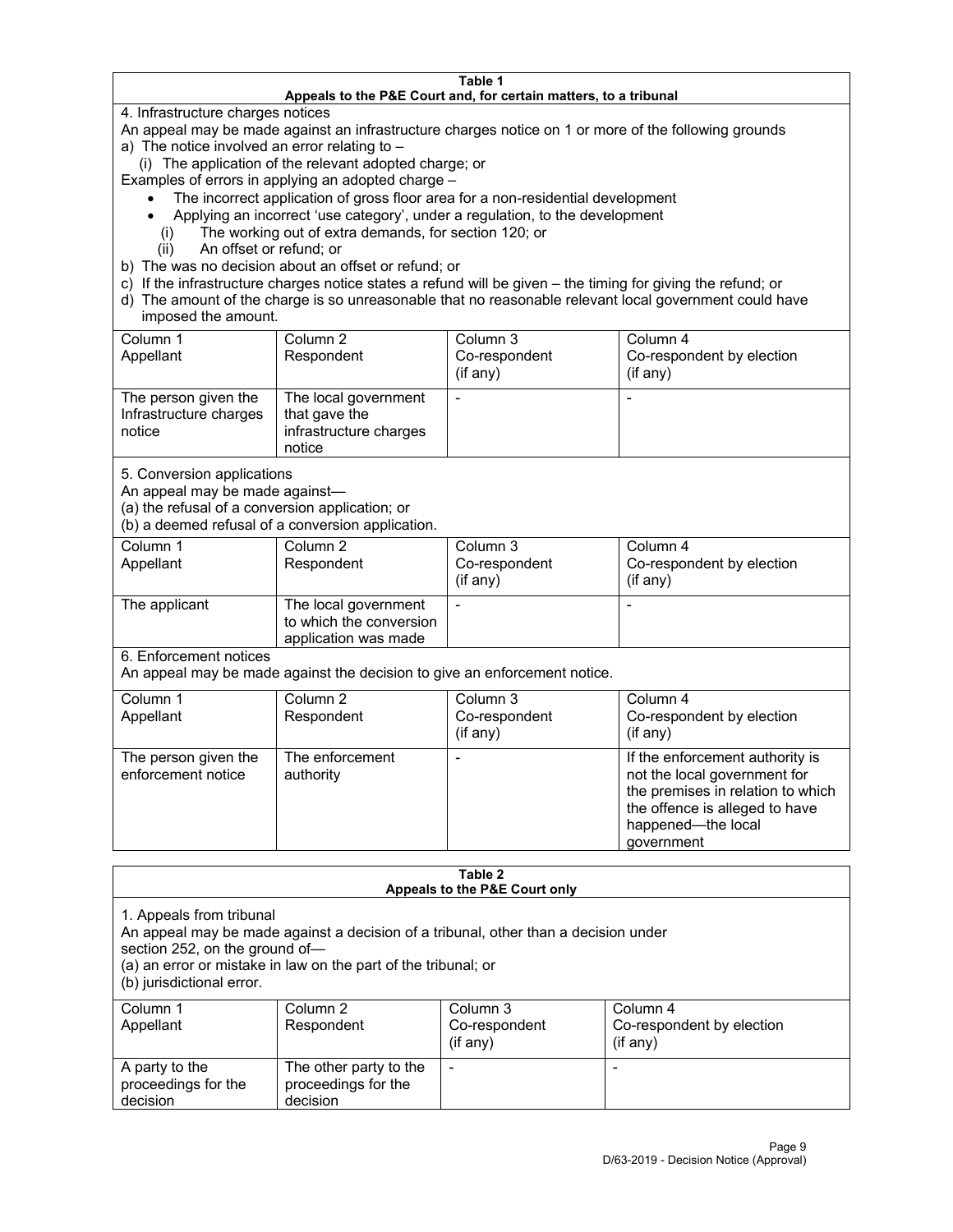#### **Table 2 Appeals to the P&E Court only**

2. Eligible submitter appeals

An appeal may be made against the decision to give a development approval, or an approval for a change application, to the extent that the decision relates to—

(a) any part of the development application for the development approval that required impact assessment; or (b) a variation request.

| Column 1<br>Appellant                                                                                                                                                                                                                                                                                                                                                                                              | Column <sub>2</sub><br>Respondent                                                                                          | Column 3<br>Co-respondent                                                                                               | Column <sub>4</sub><br>Co-respondent by election     |  |
|--------------------------------------------------------------------------------------------------------------------------------------------------------------------------------------------------------------------------------------------------------------------------------------------------------------------------------------------------------------------------------------------------------------------|----------------------------------------------------------------------------------------------------------------------------|-------------------------------------------------------------------------------------------------------------------------|------------------------------------------------------|--|
|                                                                                                                                                                                                                                                                                                                                                                                                                    |                                                                                                                            | $($ if any $)$                                                                                                          | (if any)                                             |  |
| 1 For a development<br>application-an<br>eligible submitter for<br>the development<br>application<br>2 For a change<br>application-an<br>eligible submitter for<br>the change<br>application                                                                                                                                                                                                                       | 1 For a development<br>application-the<br>assessment<br>manager<br>2 For a change<br>application-the<br>responsible entity | 1 The applicant<br>2 If the appeal is<br>about a concurrence<br>agency's referral<br>response-the<br>concurrence agency | Another eligible<br>submitter for the<br>application |  |
| 3. Eligible submitter and eligible advice agency appeals<br>An appeal may be made against a provision of a development approval, or failure to<br>include a provision in the development approval, to the extent the matter relates to-<br>(a) any part of the development application or the change application, for the development approval, that<br>required impact assessment; or<br>(b) a variation request. |                                                                                                                            |                                                                                                                         |                                                      |  |
| Column 1<br>Appellant                                                                                                                                                                                                                                                                                                                                                                                              | Column <sub>2</sub><br>Respondent                                                                                          | Column 3<br>Co-respondent<br>(if any)                                                                                   | Column 4<br>Co-respondent by election<br>(if any)    |  |
| 1 For a development<br>application-an<br>eligible submitter for<br>the development<br>application<br>2 For a change<br>application-an<br>eligible submitter for<br>the change<br>application<br>3 An eligible advice<br>agency for the<br>development<br>application or<br>change application                                                                                                                      | 1 For a development<br>application-the<br>assessment<br>manager<br>2 For a change<br>application-the<br>responsible entity | 1 The applicant<br>2 If the appeal is<br>about a concurrence<br>agency's referral<br>response-the<br>concurrence agency | Another eligible submitter for the<br>application    |  |
| 4. Compensation claims<br>An appeal may be made against-<br>(a) a decision under section 32 about a compensation claim; or<br>(b) a decision under section 265 about a claim for compensation; or<br>(c) a deemed refusal of a claim under paragraph (a) or (b).                                                                                                                                                   |                                                                                                                            |                                                                                                                         |                                                      |  |
| Column 1<br>Appellant                                                                                                                                                                                                                                                                                                                                                                                              | Column <sub>2</sub><br>Respondent                                                                                          | Column 3<br>Co-respondent<br>(if any)                                                                                   | Column 4<br>Co-respondent by election<br>(if any)    |  |
| A person dissatisfied<br>with the decision                                                                                                                                                                                                                                                                                                                                                                         | The local<br>government to which<br>the claim was made                                                                     |                                                                                                                         |                                                      |  |
| 5. Registered premises                                                                                                                                                                                                                                                                                                                                                                                             |                                                                                                                            |                                                                                                                         |                                                      |  |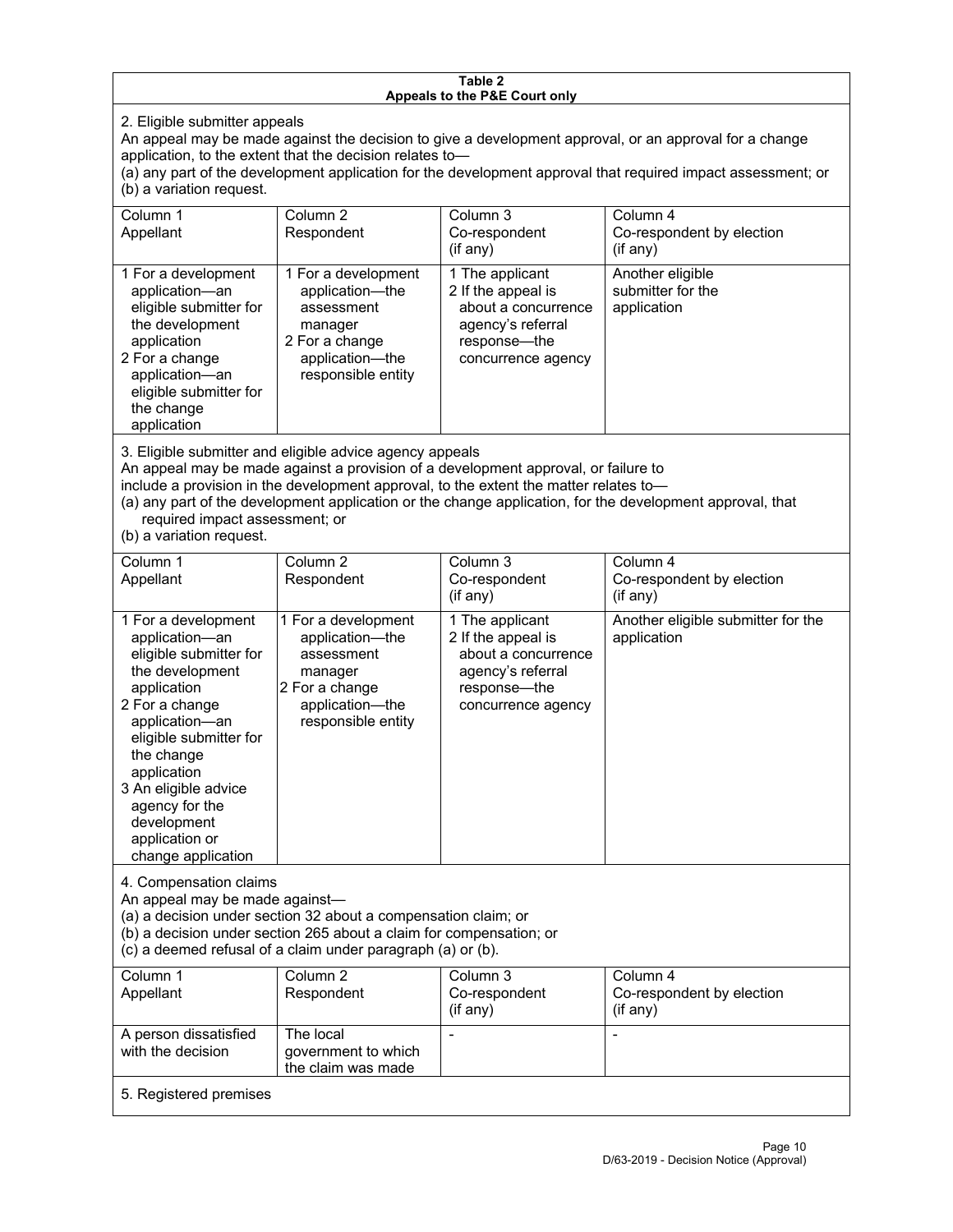| $\overline{\text{Table 2}}$                                                                                                                                                                                                                                                                                          |                                   |                                         |                                                                                                                                                                             |  |
|----------------------------------------------------------------------------------------------------------------------------------------------------------------------------------------------------------------------------------------------------------------------------------------------------------------------|-----------------------------------|-----------------------------------------|-----------------------------------------------------------------------------------------------------------------------------------------------------------------------------|--|
| Appeals to the P&E Court only<br>An appeal may be made against a decision of the Minister under chapter 7, part 4.                                                                                                                                                                                                   |                                   |                                         |                                                                                                                                                                             |  |
|                                                                                                                                                                                                                                                                                                                      |                                   |                                         |                                                                                                                                                                             |  |
| Column 1<br>Appellant                                                                                                                                                                                                                                                                                                | Column <sub>2</sub><br>Respondent | Column 3<br>Co-respondent<br>(if any)   | Column 4<br>Co-respondent by election<br>(if any)                                                                                                                           |  |
| 1 A person given a<br>decision notice about<br>the decision<br>2 If the decision is to<br>register premises or<br>renew the<br>registration of<br>premises-an owner<br>or occupier of<br>premises in the<br>affected area for the<br>registered premises<br>who is dissatisfied<br>with the decision                 | The Minister                      |                                         | If an owner or occupier starts the<br>appeal – the owner of the<br>registered premises                                                                                      |  |
| 6. Local laws<br>An appeal may be made against a decision of a local government, or conditions applied,<br>under a local law about-<br>(a) the use of premises, other than a use that is the natural and ordinary consequence of prohibited<br>development; or<br>(b) the erection of a building or other structure. |                                   |                                         |                                                                                                                                                                             |  |
| Column 1<br>Appellant                                                                                                                                                                                                                                                                                                | Column <sub>2</sub><br>Respondent | Column $3$<br>Co-respondent<br>(if any) | Column 4<br>Co-respondent by election<br>(if any)                                                                                                                           |  |
| A person who-<br>(a) applied for the<br>decision; and<br>(b) is dissatisfied with<br>the decision or<br>conditions.                                                                                                                                                                                                  | The local government              |                                         |                                                                                                                                                                             |  |
|                                                                                                                                                                                                                                                                                                                      |                                   | Table 3                                 |                                                                                                                                                                             |  |
| Appeals to the tribunal only<br>1. Building advisory agency appeals<br>An appeal may be made against giving a development approval for building work to the extent the building<br>work required code assessment against the building assessment provisions.                                                         |                                   |                                         |                                                                                                                                                                             |  |
| Column 1<br>Appellant                                                                                                                                                                                                                                                                                                | Column <sub>2</sub><br>Respondent | Column 3<br>Co-respondent<br>(if any)   | Column 4<br>Co-respondent by election<br>(if any)                                                                                                                           |  |
| A building advisory<br>agency for the<br>development application<br>related to the approval                                                                                                                                                                                                                          | The assessment<br>manager         | The applicant                           | 1 A concurrence agency for the<br>development application<br>related to the approval<br>2 A private certifier for the<br>development application<br>related to the approval |  |
| 3. Certain decisions under the Building Act and the Plumbing and Drainage Act<br>An appeal may be made against a decision under-<br>(a) the Building Act, other than a decision made by the Queensland Building and Construction Commission; or<br>(b) the Plumbing and Drainage Act, part 4 or 5.                   |                                   |                                         |                                                                                                                                                                             |  |
| Column 1<br>Appellant                                                                                                                                                                                                                                                                                                | Column <sub>2</sub><br>Respondent | Column 3<br>Co-respondent<br>(if any)   | Column 4<br>Co-respondent by election<br>(if any)                                                                                                                           |  |